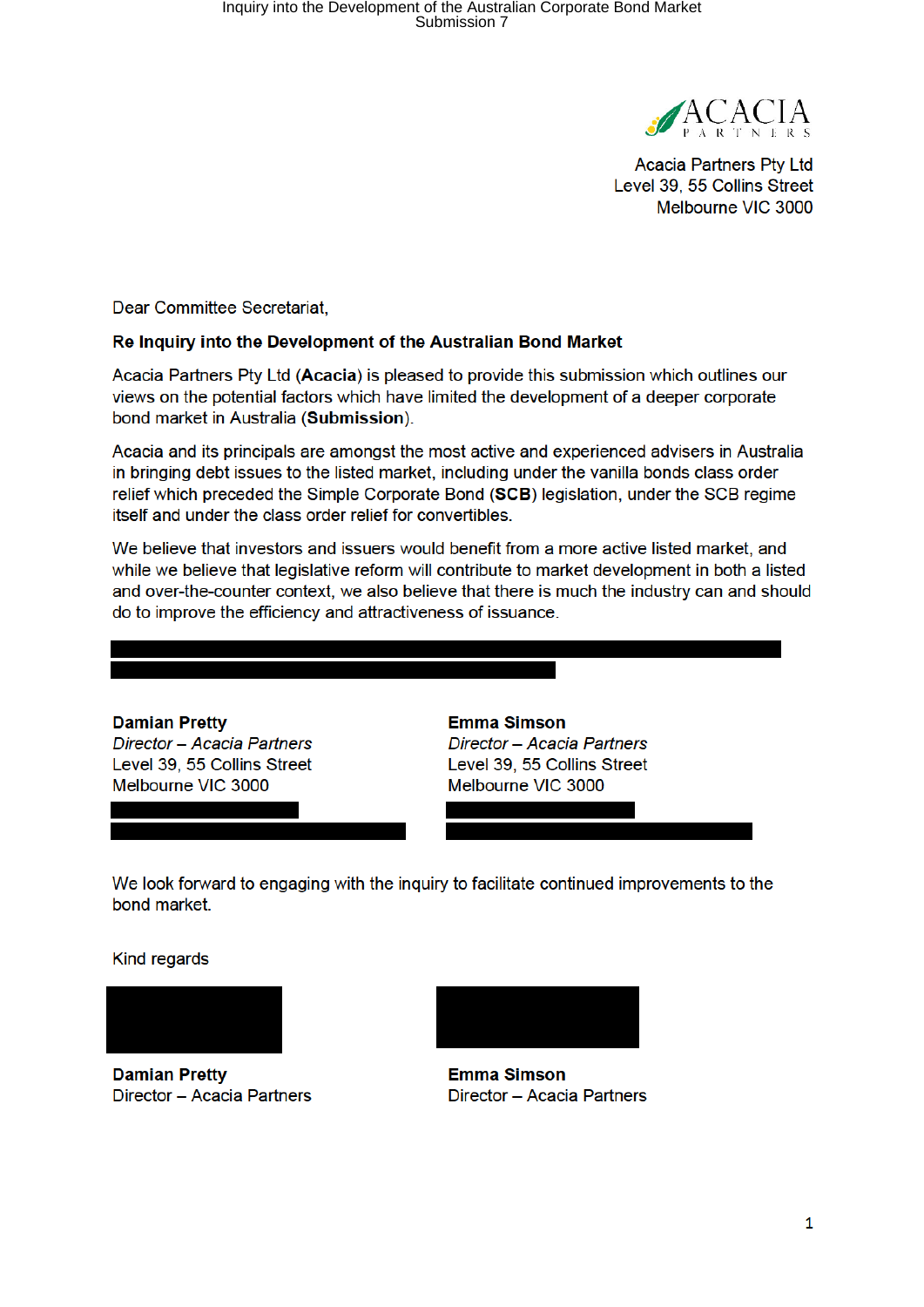## **SUBMISSION: INQUIRY INTO THE DEVELOPMENT OF THE AUSTRALIAN CORPORATE BOND MARKET**

## **1. LIMITATIONS ON REPAYMENT OPTIONS**

Since the global financial crisis, understanding and taking early steps to manage the task of refinancing debt obligations has been a top priority for boards and management of Australian corporates. In most instances this means being able to extend the term of a financing arrangement prior to its stated maturity or replacing one funding source or instrument prior to its stated maturity with another.

The current SCB regime limits the ability of a corporate issuer to manage its refinancing risk because it places substantial limitations on the ability to repay SCBs prior to their stated maturity. While issuers have some alternatives, for example the consuming process of seeking a vote of holders to extend the maturity date<sup>1</sup> or the expensive option of leaving an existing bond with associated covenants on issue after it has effectively been refinanced<sup>2</sup> these are obviously undesirable and uncommercial alternatives.

Early repayment rights are a feature of the wholesale unrated market, particularly amongst the less frequent borrowers who would benefit most from reform. In contemplating what measures may assist the development of the market, flexibility to repay early may be the most important on any corporate treasurer's list.

There are three common approaches to providing repayment flexibility:

- 1. Issuers can repay prior to maturity, at defined dates for face value. *For example, an issuer will be able to repay up to six months prior to the maturity date at face value.*
- 2. Issuers can repay at a call date for face value, if they do not, the rate of interest is subject to a one time step-up. *For example, a margin of 4% applies for the first four years, if notes aren't called at four years the margin increases to 5% until notes are repaid after five years.*
- *3.* Issuers can repay at a call date at a set premium to face value, if they do not, they are otherwise required to redeem on the maturity date at face value. *For example, an issuer can redeem a four year note for 101% of face value after three years, if they do not exercise that right the notes are redeemed at face value after four years.*

## *Recommendations:*

*Grant issuers of SCBs greater flexibility to refinance during the 12 months prior to the maturity date. This would include allowing issuers, during this period only, the right to redeem at face value or a premium to face value, or to step-up the interest rate or margin if the security isn't redeemed early.*

*Increase the 10% clean up call limit* (s. 713A(13)(f) of the Corporations Act (2001)) *to 25%.*

<sup>1</sup> IMF Bentham Limited was the last issuer under the vanilla bonds class order relief which preceded the SCB regime. Its bonds (ASX: IMFHA) were scheduled to mature June 30 2019, but in December 2018 holders passed a special resolution put by the company amending the terms of the bond to extend the maturity date and vary certain other terms.

<sup>2</sup> Australian Unity Bonds Series B (ASX: AYUHB) were issued in 2015 in the first transaction under SCB regime. In 2019, Australian Unity refinanced via the issue of Australian Unity Bonds Series C (ASX: AYUHC) and Series D (ASX: AYUHD). A reinvestment offer was made to existing holders which received strong support with approximately \$178 million opting to reinvest. While sufficient funding was raised to more than redeem the balance, Australian Unity has no right to do so as greater than 10% remain on issue (s. 713A(13)(f) of the Corporations Act (2001)).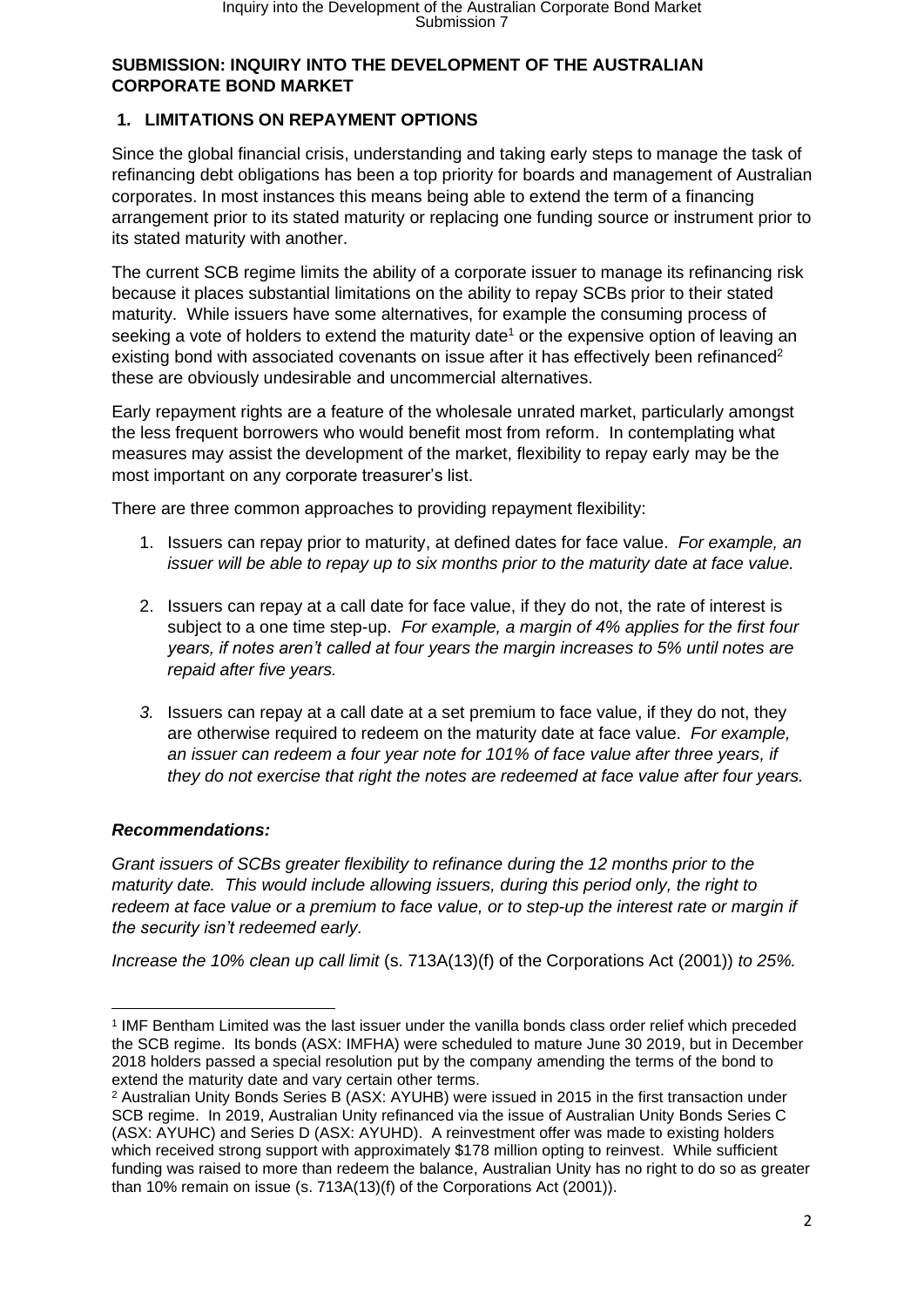# **2. KEY FINANCIAL RATIOS**

While a one size fits all approach adopted under ASIC Regulatory Guide 69 has worked well in relation to the unlisted debenture market where issuers on-lend funds raised, the current approach of reporting prescribed financial ratios set out in Regulation 6D.2.05 and 6D.2.06 doesn't sufficiently recognise the diversity of business models, funding models, and accounting standards which apply to different corporates.

Under the current regime, while complying, issuers need to contemplate whether financial ratios required to be included under the Corporations Act may be misleading to investors. While well intended, this seems to be a perverse situation in which the pursuit of consistency may potentially leave investors more confused rather than better informed.

*Recommendation: Prescribed financial ratios are removed. Issuers are instead required to explain and disclose key financial ratios which it believes are relevant to its capacity to service and repay or refinance SCBs.*

# **3. OFFER SPECIFIC PROSPECTUS**

The SCB offer document regime is unwieldly and prolonged and acts as a disincentive to issuers. Issuers currently undertake prospectus due diligence with respect to both the offer specific prospectus and the base prospectus as required under the SCB regime. The preparation and issuance of multiple disclosure documents means more resources and time are required by issuers to produce and verify the content of those documents. This increases transaction costs and adds execution risk.

The requirement for an exposure period in relation to a first issue of SCBs compounds this and when coupled with established market practices can cause problems for issuers, advisers, investors and regulators. Current market practice in relation to listed bonds is generally:

- 1. Receive commitments from key institutional investors prior to lodgement of an OSP.
- 2. Lodge the OSP.
- 3. Brokers market to their clients and receive expressions of interest from retail clients.
- 4. Brokers and institutions bid into a bookbuild prior to the completion of the exposure period.
- 5. Securities are allocated to brokers and institutions.
- 6. Exposure period completes and offer opens.
- 7. Brokers syndicate their allocations to retail clients.
- 8. Offer settles.
- 9. Securities issue.

There are two sequential problems related to the exposure period. The first, that to incorporate retail requires a longer period at which the issuer is at risk of adverse market developments reducing their prospects of success. The second is that because retail cannot apply for bonds during the exposure period, there is also a material risk of adverse market movements occurring in between the allocation of securities to brokers and the advice to acquire securities which triggers sub-allocation from the broker to an individual investor. If the market has weakened, a broker may be obliged to subscribe for or procure subscriptions for securities which it can no longer justify recommending to its clients. Arguably, the investor protection which is sought by the exposure period is offset by these additional conflicts.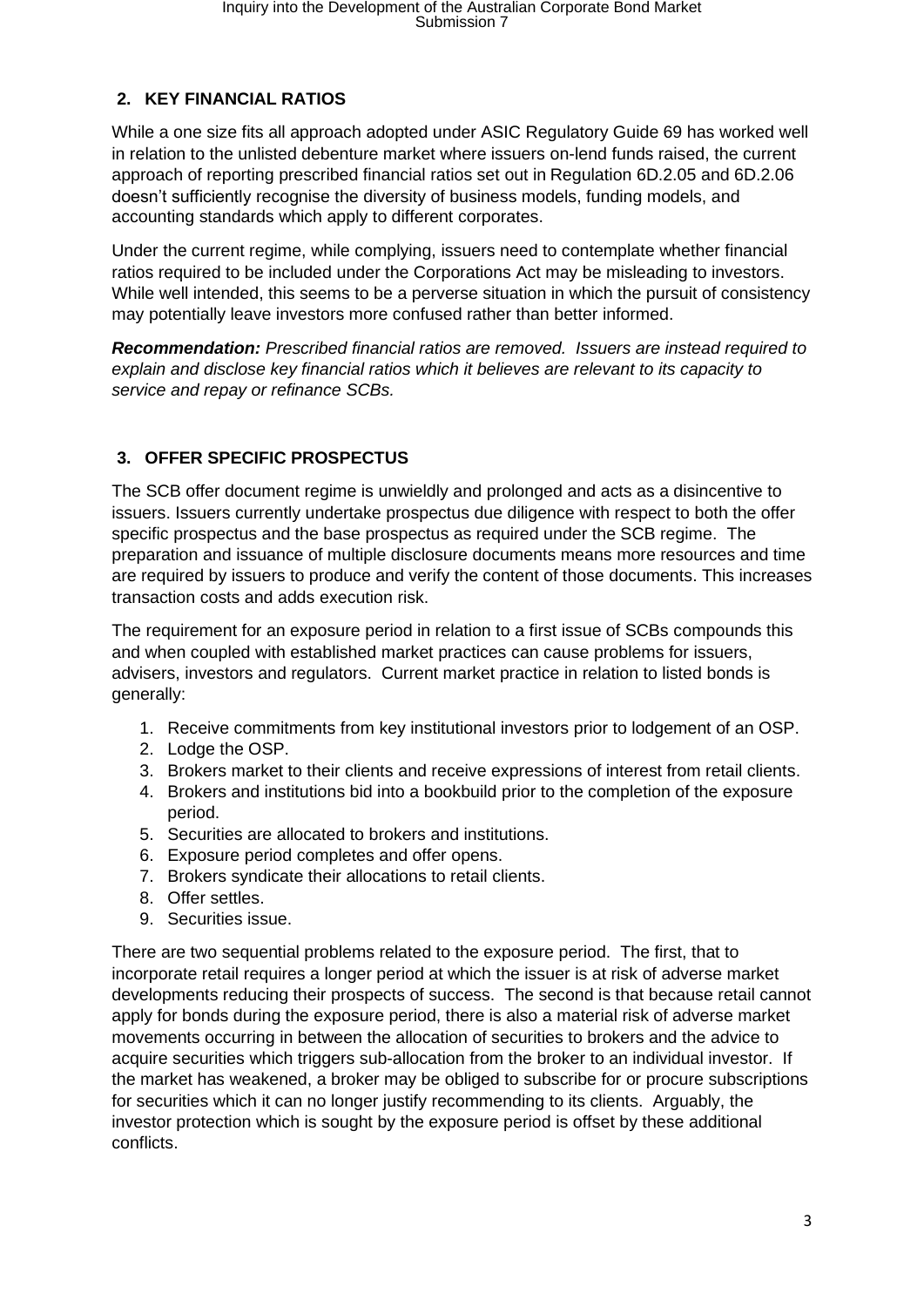## *Recommendations:*

- *For an SCB, the base prospectus should remain subject to a 7-day exposure period (which ASIC can extend to 14 days).*
- *The offer specific prospectus should be replaced by a pricing supplement.*
- The pricing supplement should not be subject to an exposure period, including for a *first issue under a base prospectus.*
- *Arrangers and issuers should then adjust their approach to allow for completion of the exposure period on the base prospectus prior to lodging a pricing supplement – which could be issued in both a preliminary and final form.*

## **4. REPORTING**

Arrangers and key investors or channels have the capacity to require enhancements to the reporting of issuers. In particular, the terms of an instrument could require enhanced reporting such as measures for covenant purposes, and specific confirmation of compliance with specific key terms. These could be included within the 283BF quarterly reports. Requiring more specific confirmations can support the discipline of issuers in meeting their obligations. Reports should be made readily available to investors via ASX or the issuer's website.

#### *Recommendation - market:*

*Arrangers should require 283BF reports be released to ASX or otherwise made readily available on the issuer's website, and that they are required to include appropriate covenant and/or financial ratio calculations, in reasonable detail, as at quarter end dates or at least as at half year and full year balance dates to facilitate comparison to lodged financial reports.*

#### *Recommendation – government:*

*None.*

### **5. WHOLESALE ISSUE LISTING**

In order to make it easier for ASX-listed entities which already meet continuous disclosure requirements to issue senior bonds to private investors a simpler approach may be undertaking wholesale offers which are quoted and traded on ASX and supported by CHESS (or its replacement) rather than Austraclear. The advantages are numerous:

- 1. Access to the CHESS system will facilitate settlement of the primary issue and secondary market trades amongst private investors, using their existing CHESS accounts, without the requirement for a custodial account.
- 2. Reporting for private investors will be easily integrated into existing platforms without each platform needing to make substantial additional spend.
- 3. There would be no requirement for a prospectus, though we would expect ASX to specify a requirement for disclosure of the terms, the trust deed, the pricing supplement, a statement of key risks and compliance certificates to facilitate the market.
- 4. Investors and issuers would benefit from transparency of trading and pricing.
- 5. The universe of investors would be materially expanded relative to an OTC wholesale note issue.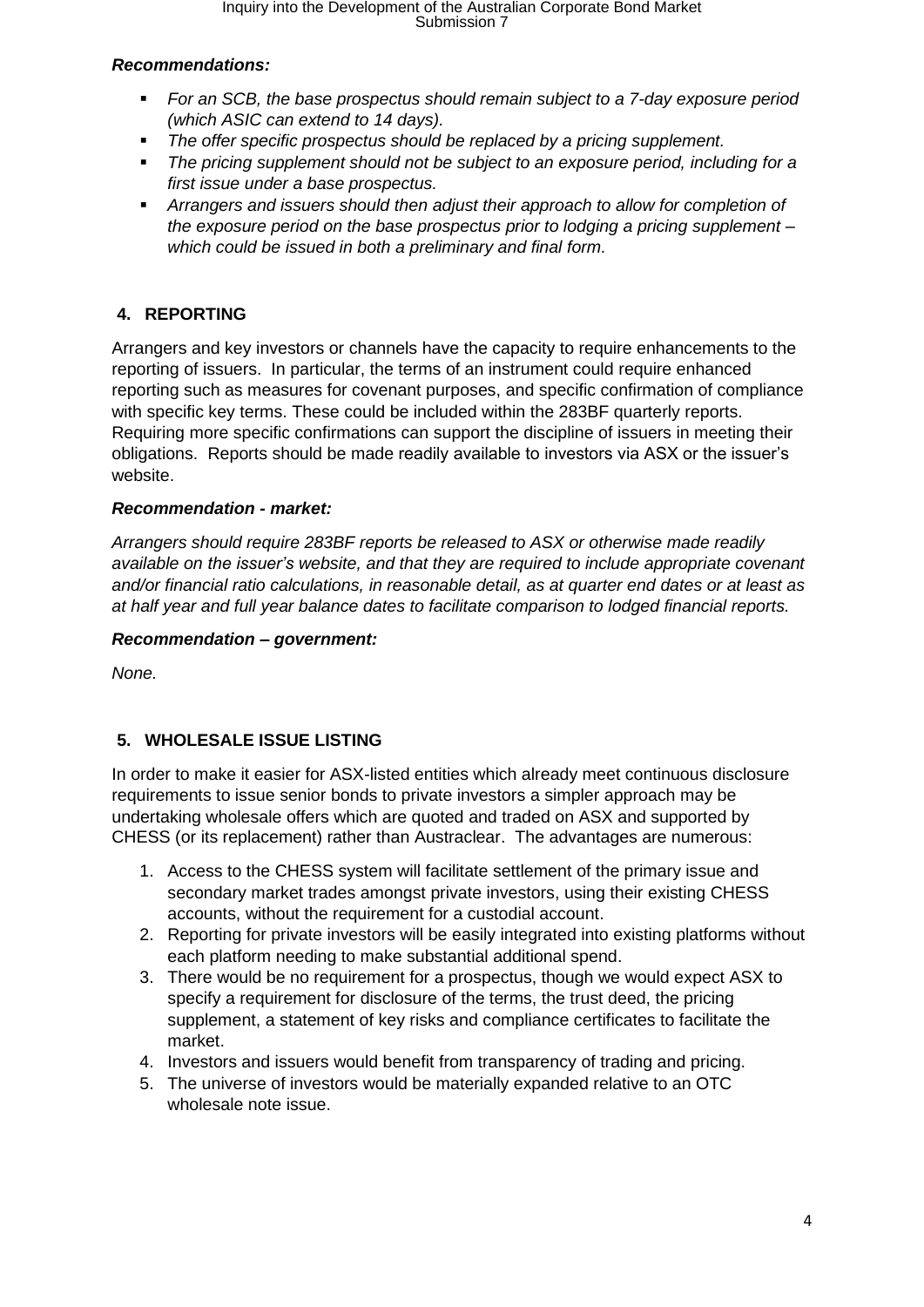- 6. Bonds could potentially season to be available to retail investors 12 months after issue.
- 7. A more transparent and contestable market would deliver more market power to issuers over arrangers, potentially reducing transaction costs.

### *Recommendation - market:*

*ASX to establish a genuine wholesale note market which clears via CHESS (or its replacement).*

### *Recommendation – government:*

*Encourage the establishment of a listed wholesale note market.*

### **6. CHAPTER 2L REFORM**

There are currently only two trustees who are active in new issuance in the Australian retail market. One of these is reluctant to act other than for substantial issuers and the other requires ASIC approval to act. This situation gives rise to material uncertainty as to the availability and or timing of a trustee appointment and consequently adds uncertainty to retail issuance.

Trustees are declining appointments to potential 2L transactions because of liability concerns. We see scope for the exclusion of provisions which require the trustee to actively monitor in the case of listed issuance. We distinguish listed issuance, because transactions are infrequent and tend to be prospectus based, from unlisted debenture issuance which is often a program of continuous issuance through a prospectus which is renewed each year.

*Recommendation: Relax the monitoring requirements under 2L for listed issuance*

### **7. RATINGS**

We are satisfied with the current regulatory settings in respect of credit ratings. We see substantial scope for emerging rating agency research to play an enhanced role in the market, particularly in relation to smaller public companies for whom the cost of traditional ratings agency services may be too high and where investors would arguably receive most value from ratings information. It is up to industry to support the uptake of credit ratings on new issues, whether retail or wholesale.

Having worked on several transactions which were rated by Australia Ratings<sup>3</sup> we note that such ratings information has been utilised and valued by both institutional and retail investors.

#### *Recommendation - market:*

*Arrangers, key investors and intermediaries should more actively push for adoption of credit ratings for new issues, including in respect of hybrid securities.*

#### *Recommendation - government:*

*None.*

<sup>3</sup> Australia Ratings was established in 2010 and is licensed by ASIC to issue credit ratings for use in the retail and wholesale financial markets. For more information visit www.australiaratings.com.